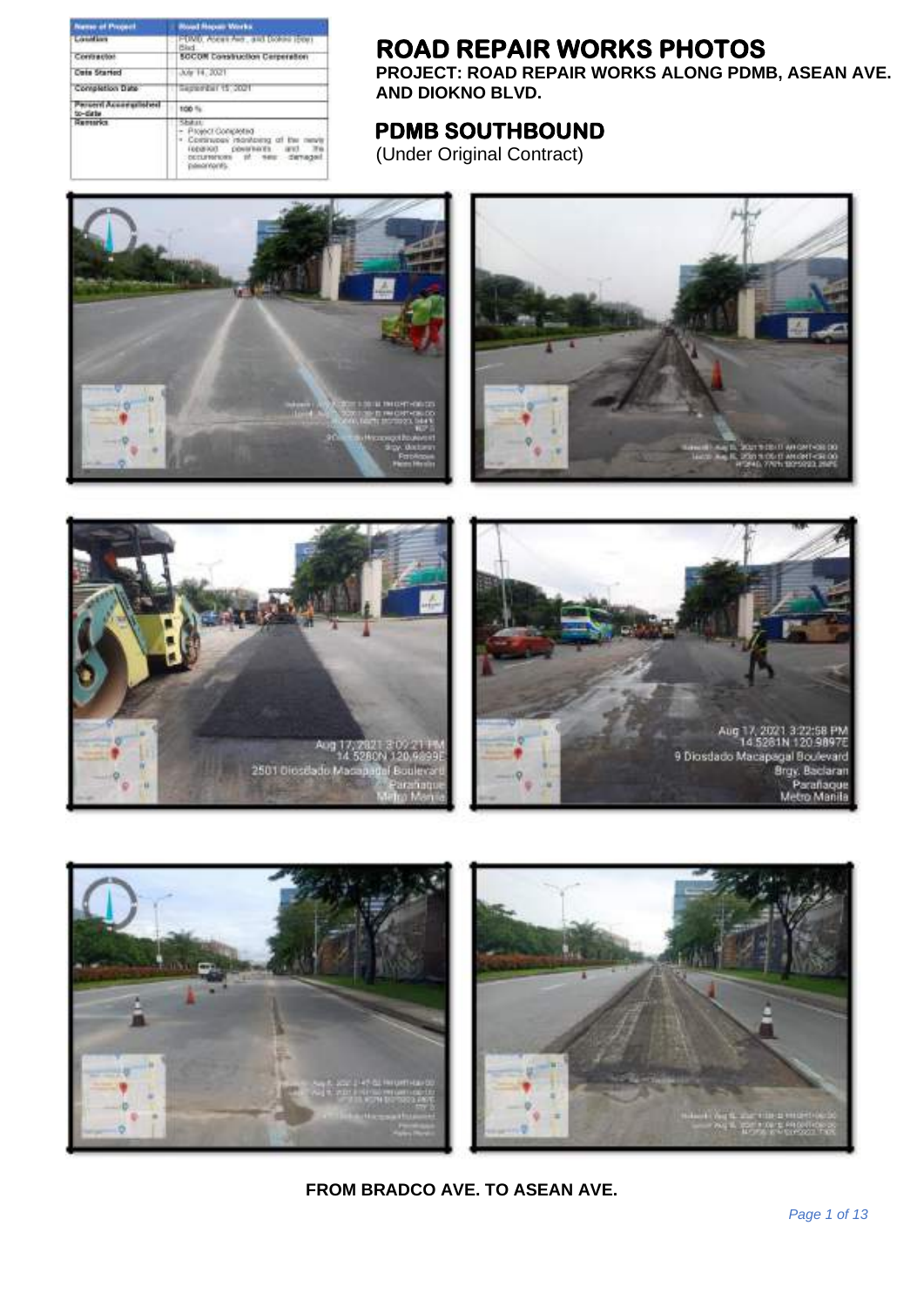## **PDMB SOUTHBOUND**

(Under Original Contract)



**FROM BRADCO AVE. TO ASEAN AVE.**



**FROM BELLE AVE. TO ASEAN AVE.**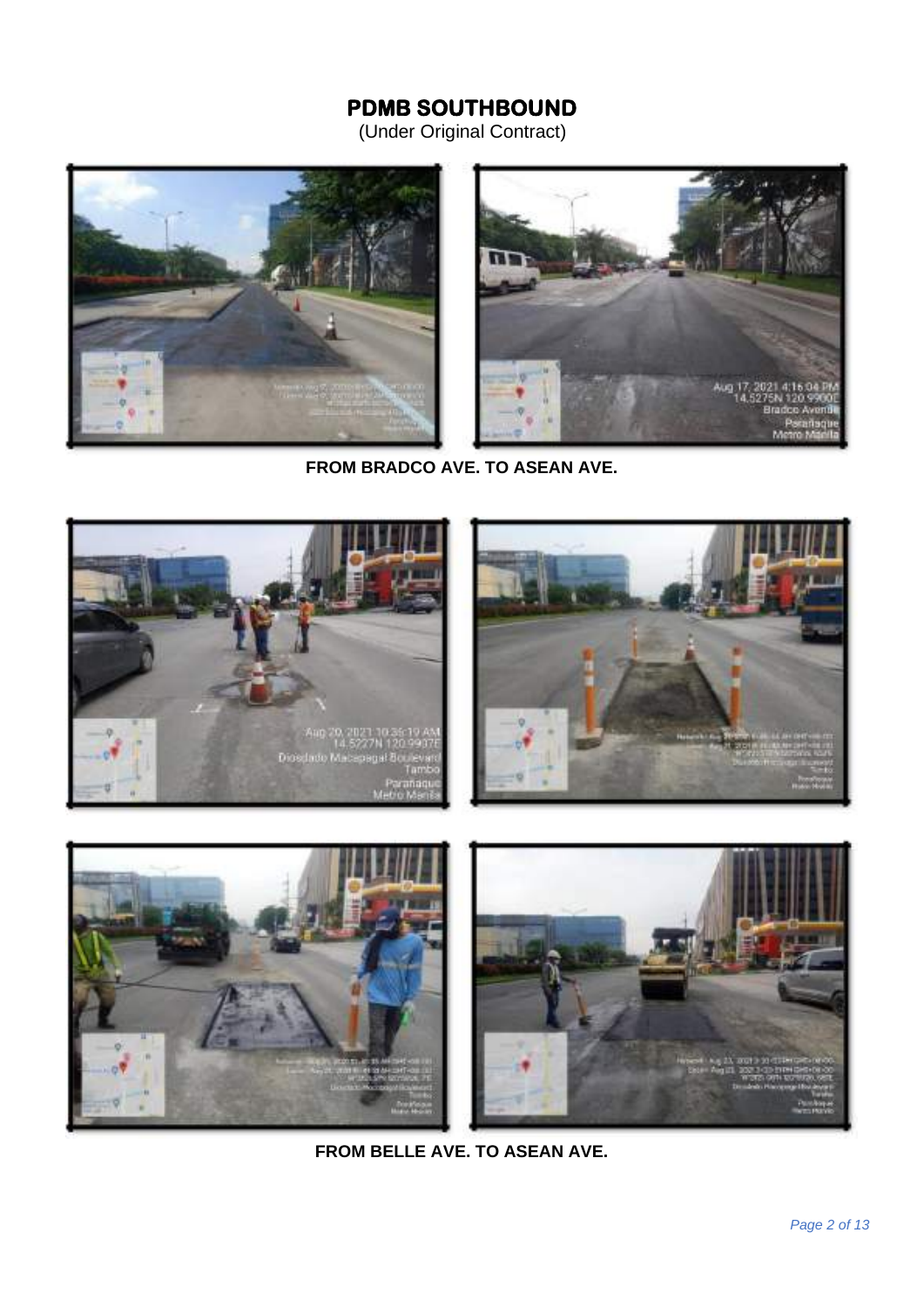(Under Original Contract)







**FROM BELLE AVE. TO ASEAN AVE.**



**FROM BRADCO AVE. TO EVA MACAPAGAL BRIDGE**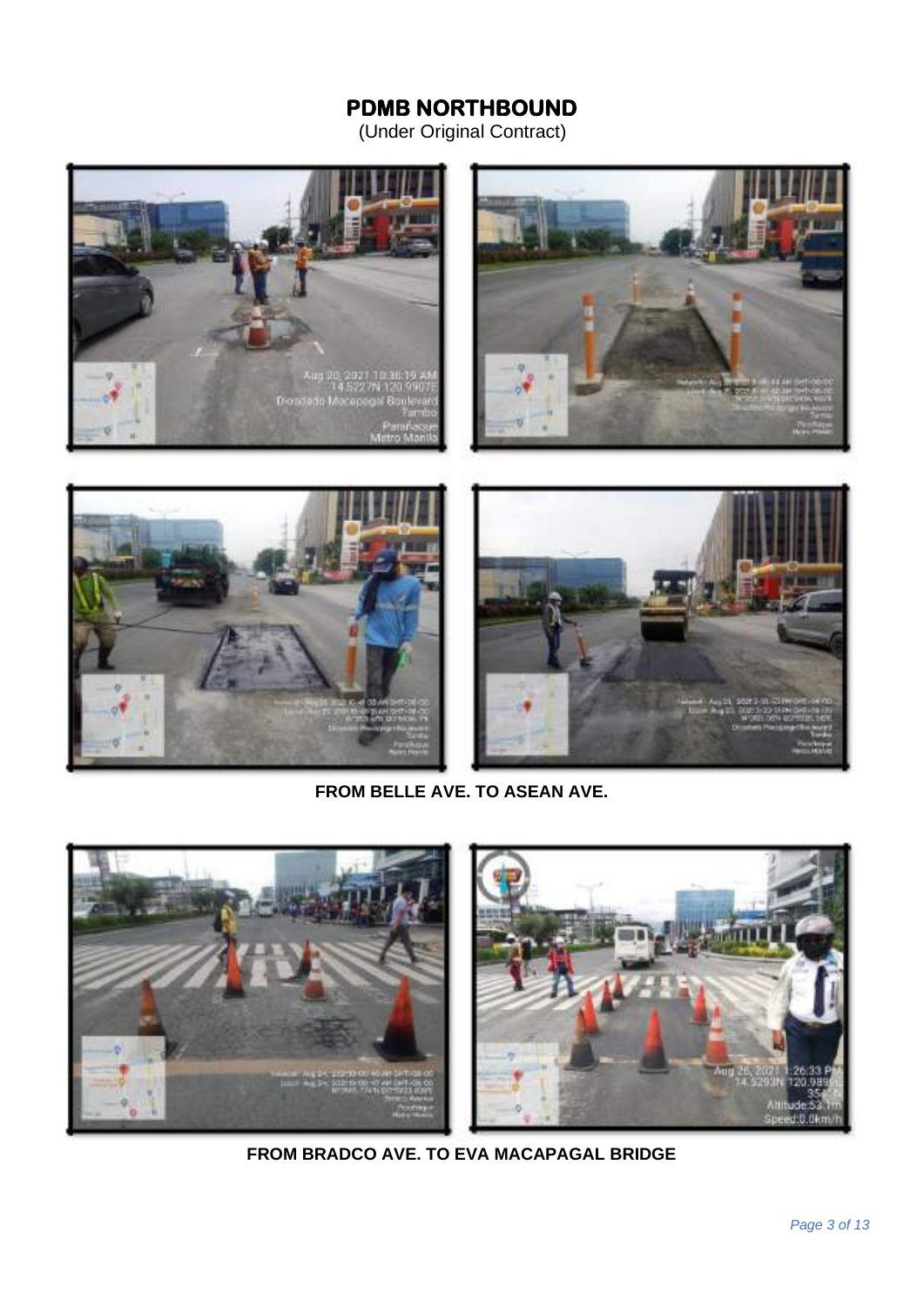(Under Original Contract)





**FROM REDEMPTORIST BRIDGE TO BRADCO AVE.**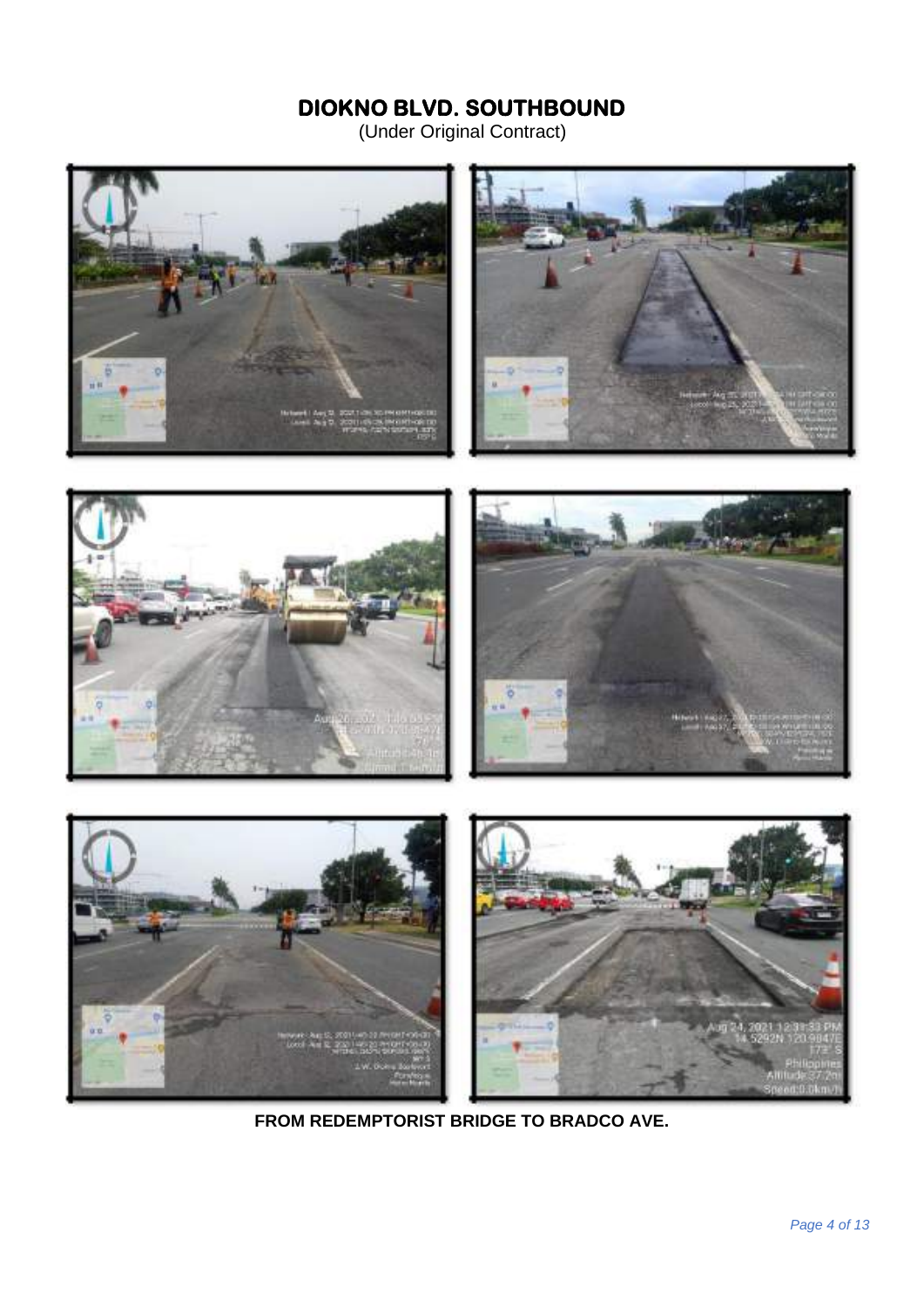(Under Original Contract)



**FROM REDEMPTORIST BRIDGE TO BRADCO AVE.**



**FROM BRADCO AVE. TO ASEAN AVE.**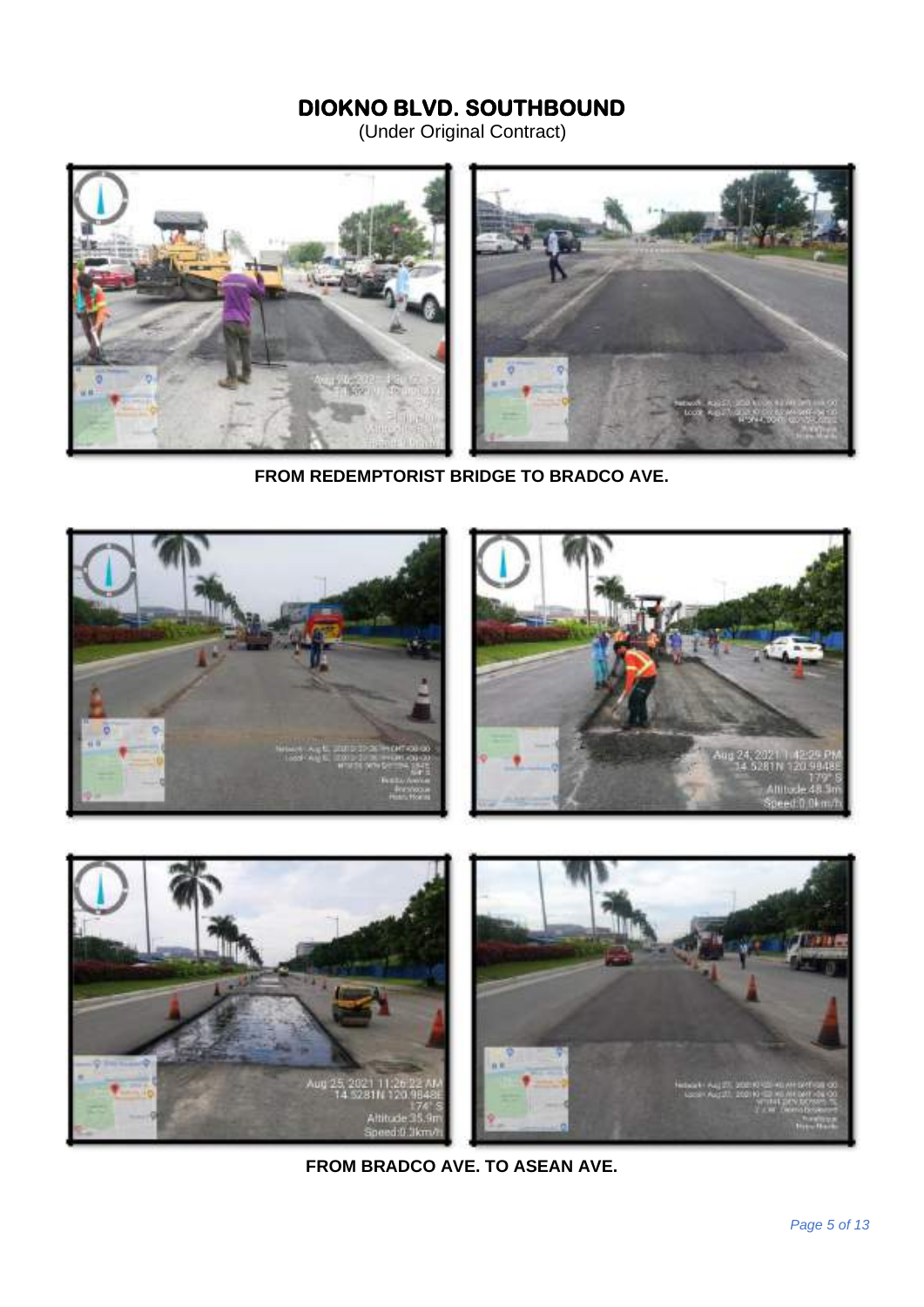(Under Original Contract)



**FROM ASEAN AVE. TO BRADCO AVE.**

## **DIOKNO BLVD. NORTHBOUND**

(Under Original Contract)



**FROM ASEAN AVE. TO BRADCO AVE.**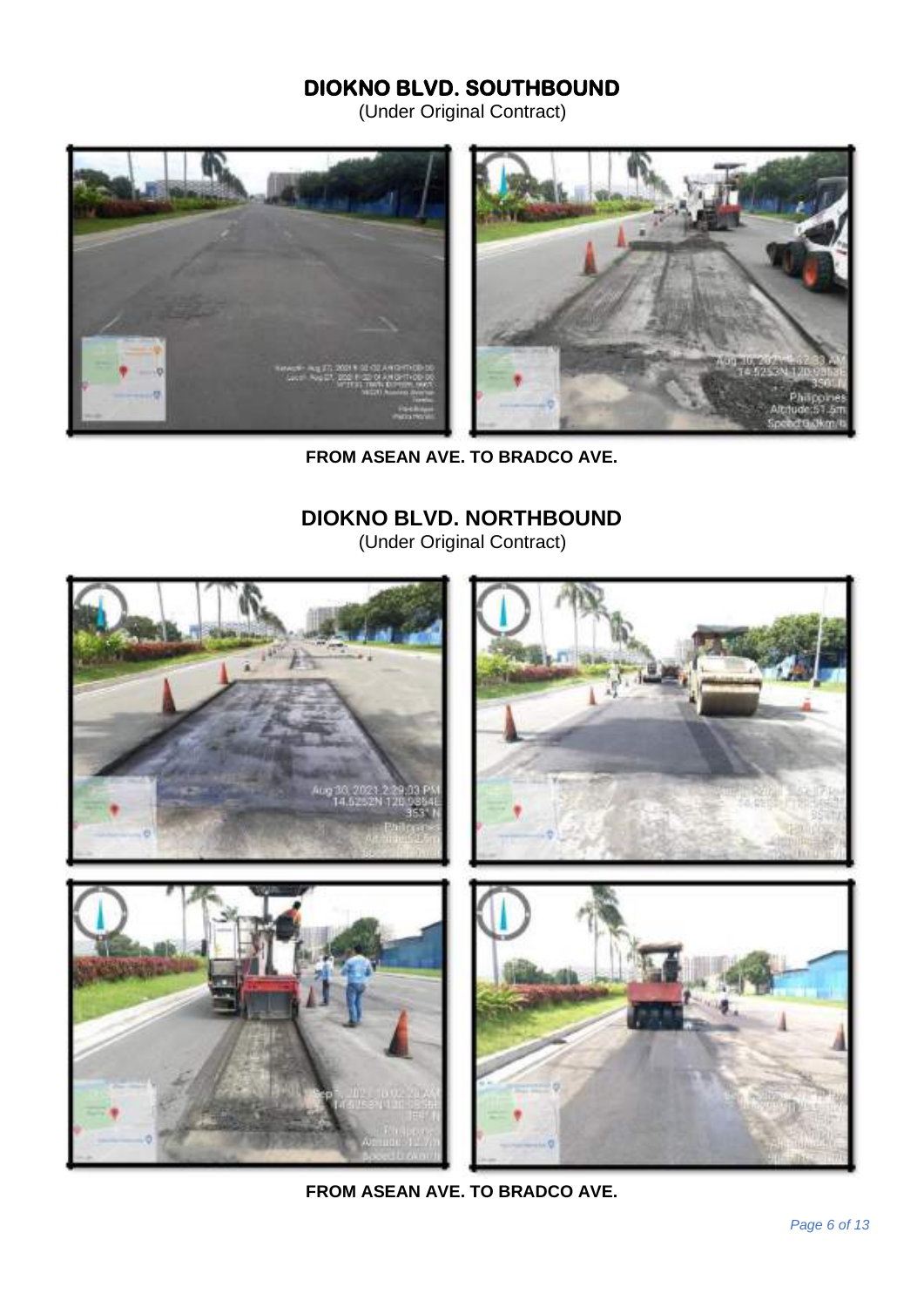# **VARIATION ORDER (EXTRA WORK ORDER NO. 1)**

### **PDMB NORTHBOUND**

(Under Extra Work Order No.1)





**FROM NAIAX RAMP DOWN TO BELLE AVENUE**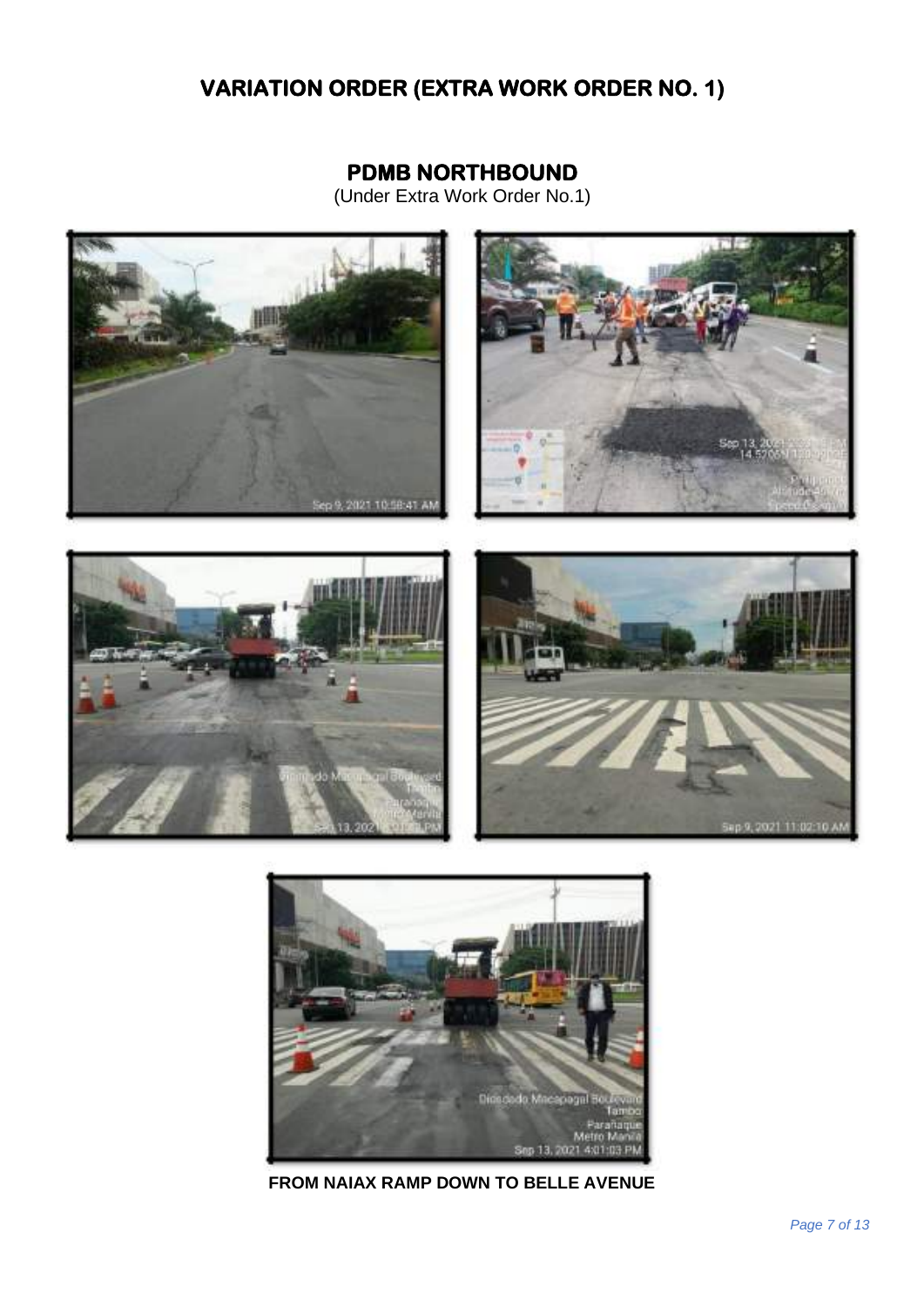

**FROM NAIAX RAMP DOWN TO BELLE AVENUE**



**FROM BELLE AVENUE TO ASEAN AVENUE**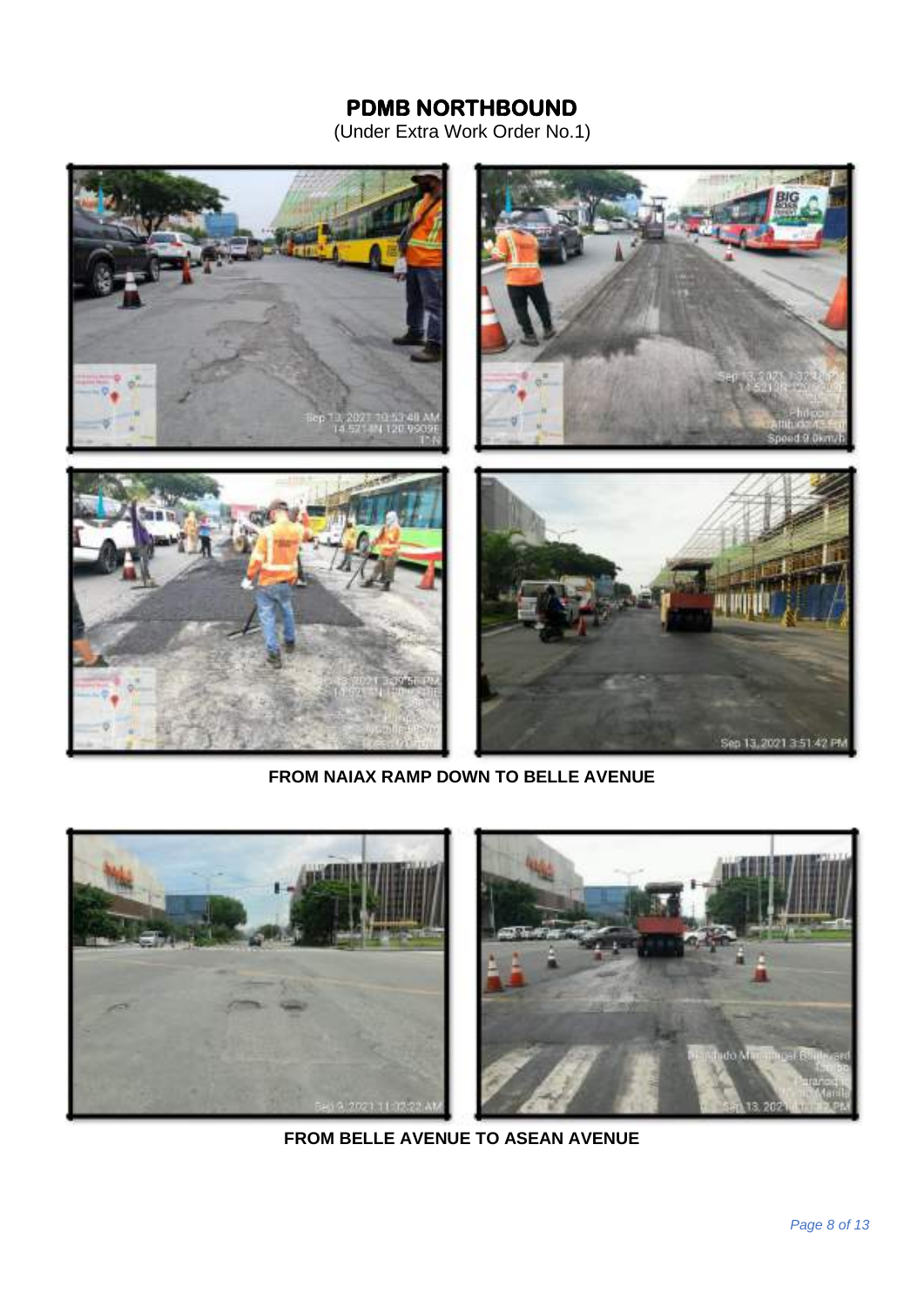









**FROM BELLE AVENUE TO ASEAN AVENUE**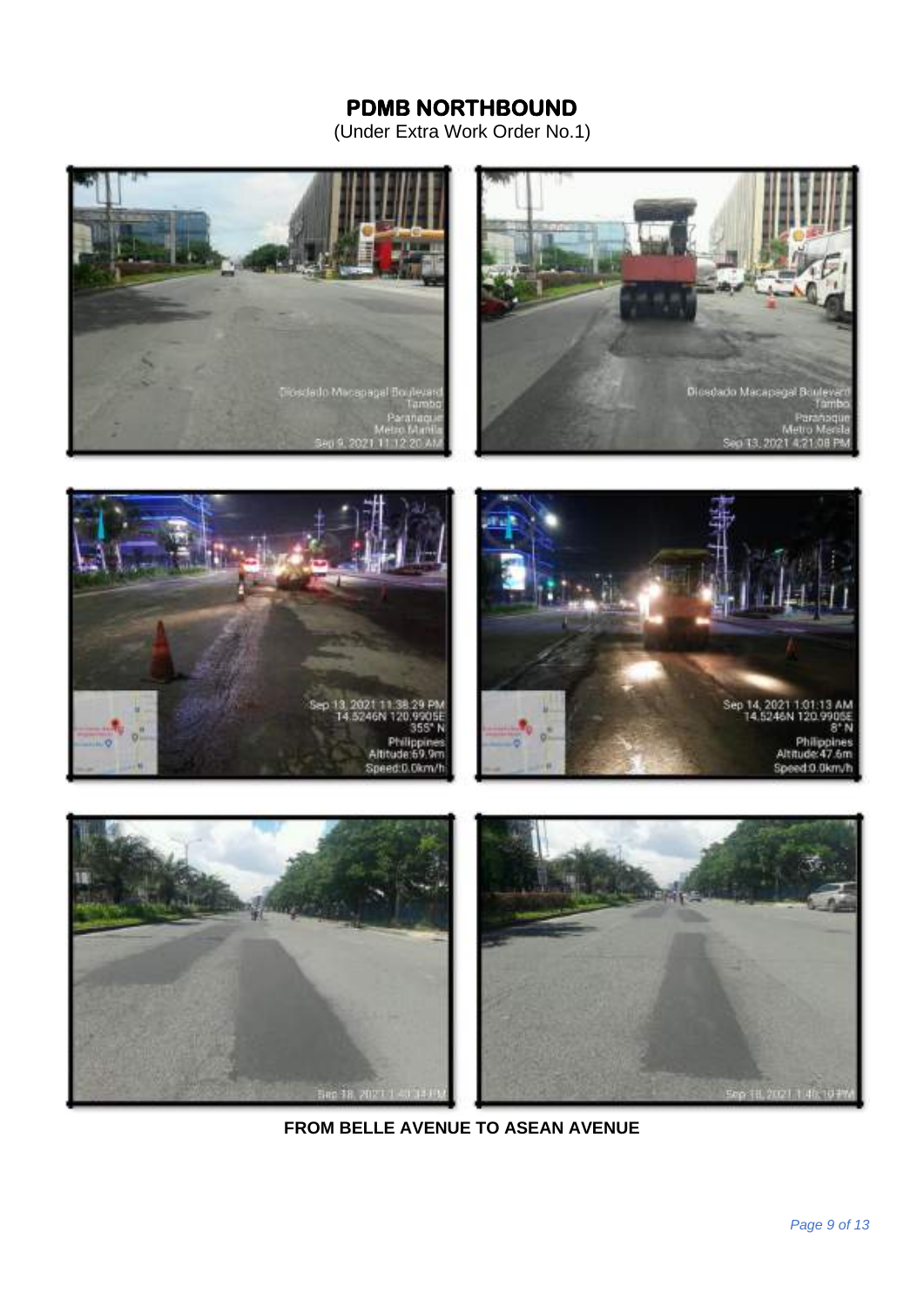(Under Extra Work Order No.1)





#### **FROM ASEAN AVE. TO BRADCO AVENUE**



**FROM BRADCO AVENUE TO EVA MACARAEG BRIDGE**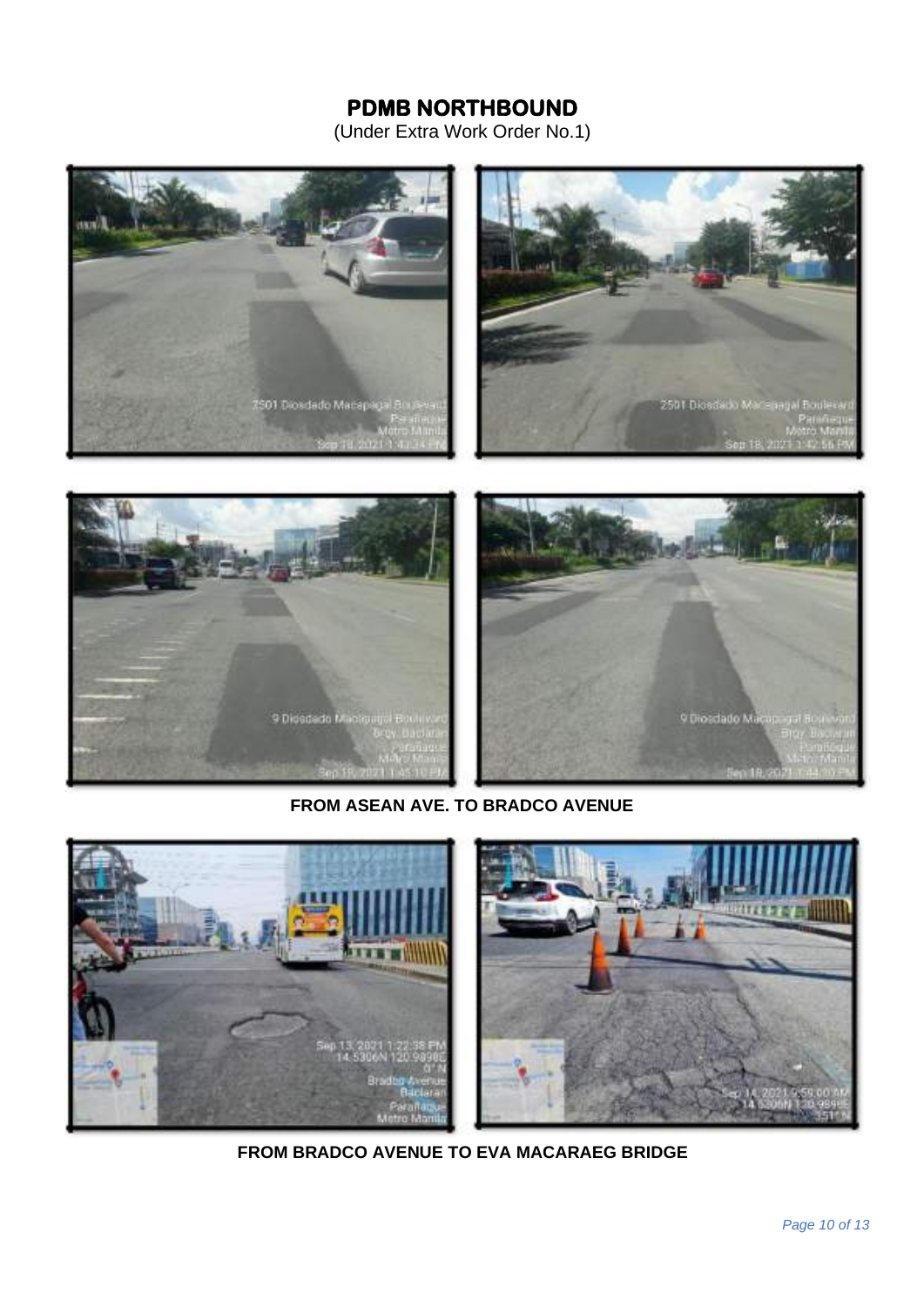## **PDMB SOUTHBOUND**

(Under Extra Work Order No.1)





#### **FROM BRADCO AVENUE TO ASEAN AVENUE**

![](_page_10_Picture_5.jpeg)

**FROM ASEAN AVENUE TO BELLE AVENUE**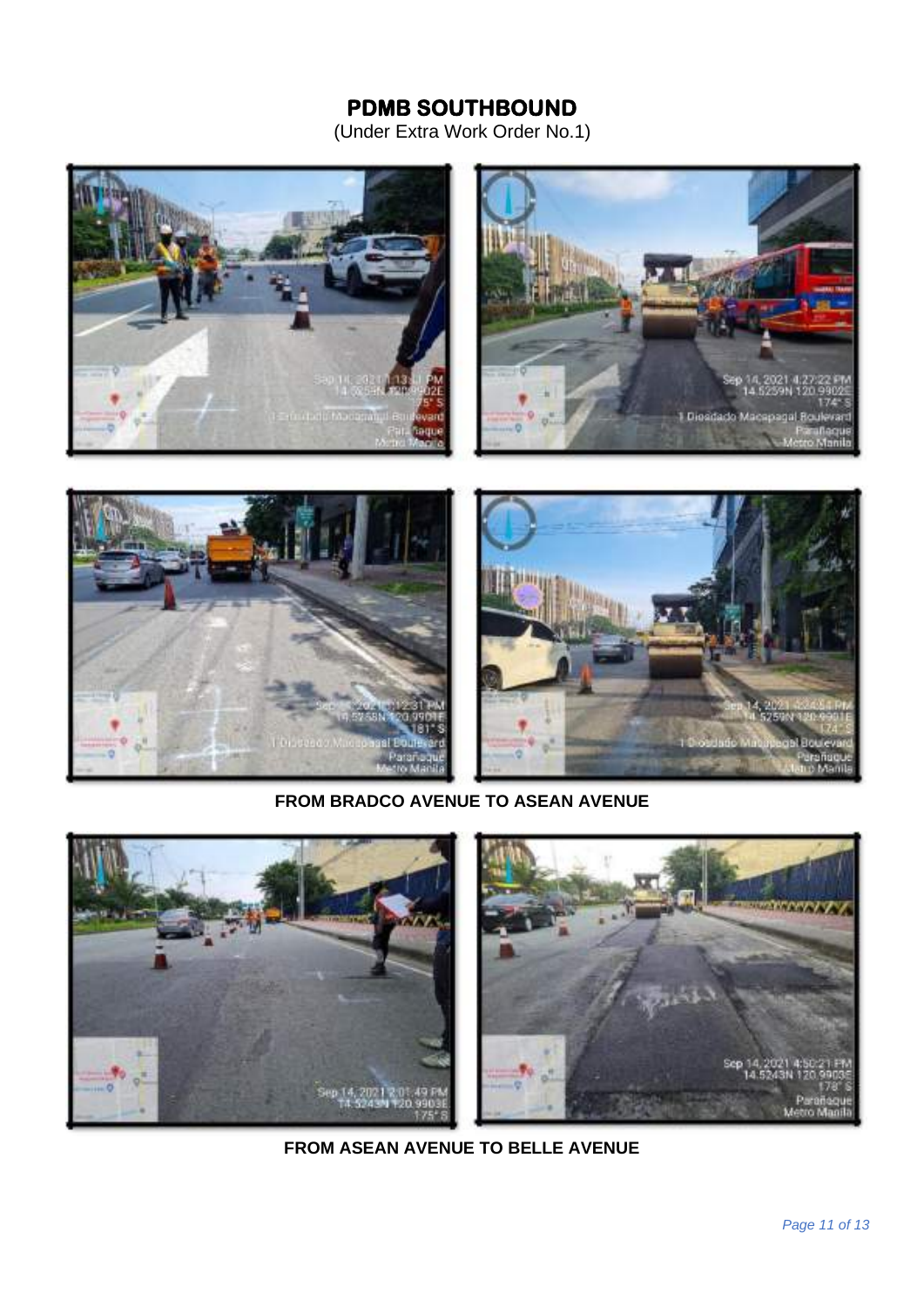![](_page_11_Picture_2.jpeg)

![](_page_11_Picture_3.jpeg)

![](_page_11_Picture_4.jpeg)

![](_page_11_Picture_5.jpeg)

**FROM REDEMPTORIST BRIDGE TO BRADCO AVENUE**